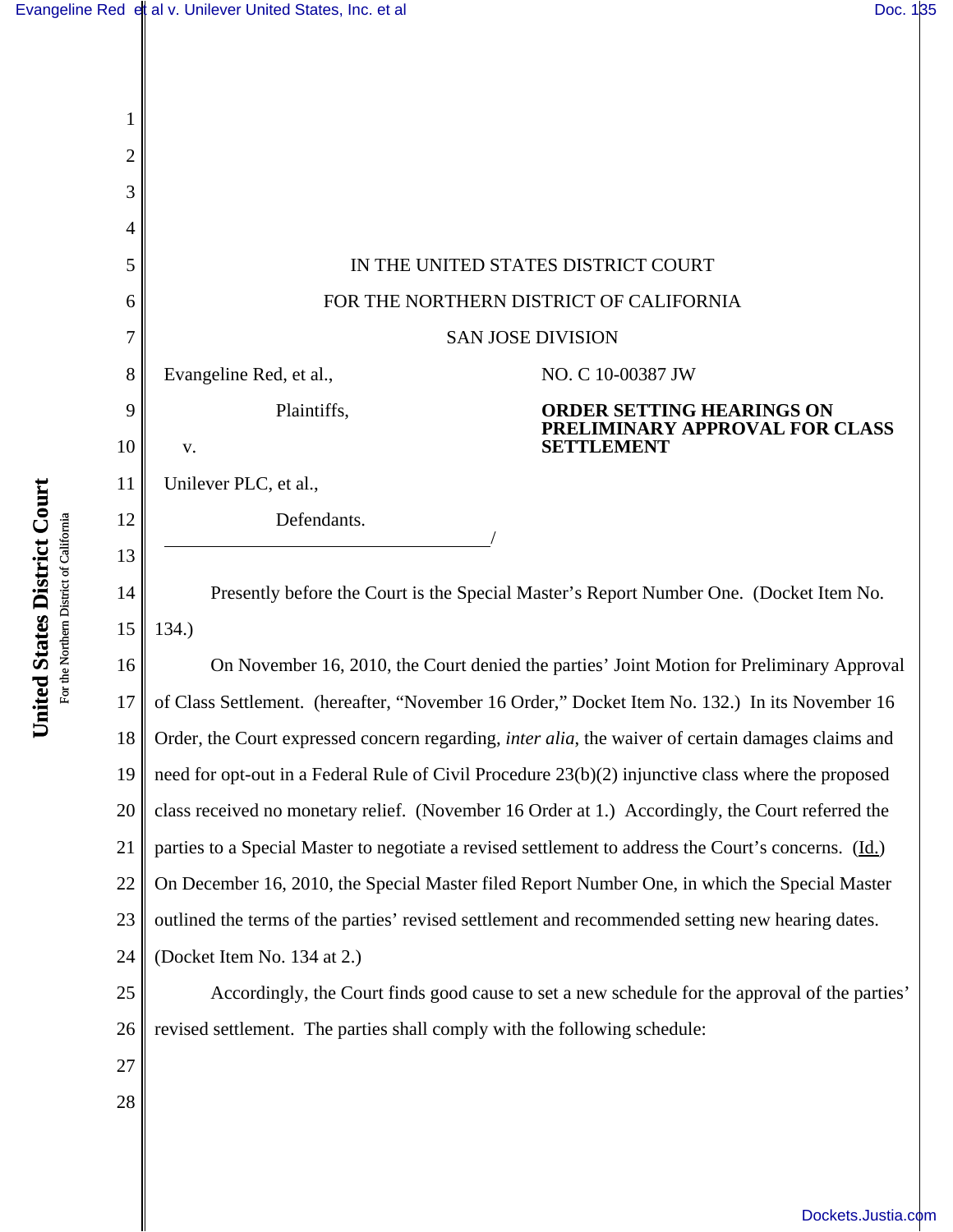| 1  | (1)<br>On or before February 18, 2011, the parties shall submit their revised Joint Motion  |                                                                                       |  |  |
|----|---------------------------------------------------------------------------------------------|---------------------------------------------------------------------------------------|--|--|
| 2  |                                                                                             | for Preliminary Approval of Class Settlement and Proposed Order.                      |  |  |
| 3  | (2)                                                                                         | The Court sets March 7, 2011 at 9 a.m. as the hearing date for the Preliminary        |  |  |
| 4  |                                                                                             | Approval of Class Settlement.                                                         |  |  |
| 5  | (3)                                                                                         | The Court sets June 20, 2011 at 9 a.m. as the hearing date for the Final Approval of  |  |  |
| 6  |                                                                                             | Class Settlement. In their Proposed Order for Preliminary Approval, the parties shall |  |  |
| 7  | use this date as a bench mark for all other dates.                                          |                                                                                       |  |  |
| 8  | On or before June 6, 2011, the parties shall submit their Motion for Final Approval<br>(4)  |                                                                                       |  |  |
| 9  | of Class Settlement and any accompanying Motions for Attorney Fees, and Proposed            |                                                                                       |  |  |
| 10 |                                                                                             | Final Judgment.                                                                       |  |  |
| 11 | None of the dates set in this Order may be changed without an Order of the Court made after |                                                                                       |  |  |
| 12 | a motion is filed pursuant to the Civil Local Rules of Court.                               |                                                                                       |  |  |
| 13 |                                                                                             |                                                                                       |  |  |
| 14 | Dated: December 20, 2010                                                                    |                                                                                       |  |  |
| 15 |                                                                                             | JÁMES WARE<br><b>United States District Judge</b>                                     |  |  |
| 16 |                                                                                             |                                                                                       |  |  |
| 17 |                                                                                             |                                                                                       |  |  |
| 18 |                                                                                             |                                                                                       |  |  |
| 19 |                                                                                             |                                                                                       |  |  |
| 20 |                                                                                             |                                                                                       |  |  |
| 21 |                                                                                             |                                                                                       |  |  |
| 22 |                                                                                             |                                                                                       |  |  |
| 23 |                                                                                             |                                                                                       |  |  |
| 24 |                                                                                             |                                                                                       |  |  |
| 25 |                                                                                             |                                                                                       |  |  |
| 26 |                                                                                             |                                                                                       |  |  |
| 27 |                                                                                             |                                                                                       |  |  |
| 28 |                                                                                             | $\mathbf{2}$                                                                          |  |  |

United States District Court **United States District Court** For the Northern District of California For the Northern District of California